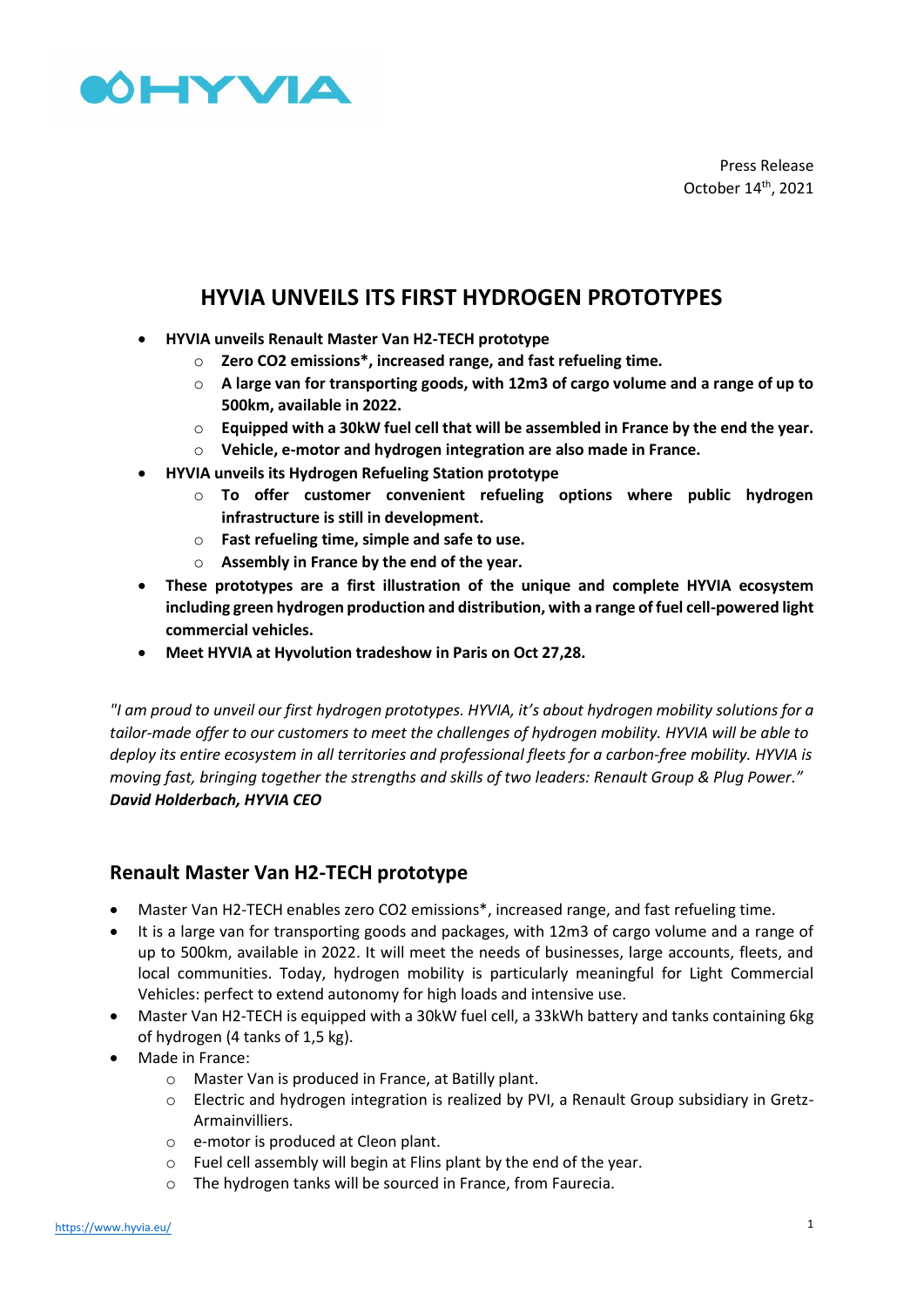

## **Hydrogen Refueling Station prototype**

- HYVIA's Hydrogen Refueling Station allows fast fueling time: 5 minutes, as simple as thermic, to maximize vehicle availability.
- The way this station operate is simple:
	- o Hydrogen supplied will either be generated on-site using water electrolysis or supplied in bulk using gaseous tube trailers.
	- $\circ$  The system compresses H2 into storage, before dispensing it into the vehicle when needed.

And it's all about safety: our systems are designed to meet all regulations and best practices.

- HYVIA's Hydrogen Refueling Stations will be available to purchase, lease or rent.
- They will be assembled in France, at Flins factory.

#### **Unique and complete HYVIA ecosystem**

These prototypes are a first illustration of the HYVIA ecosystem including green hydrogen production (electrolyzers) and distribution (Hydrogen refueling Station), with a range of fuel cell-powered light commercial vehicles (Van, Chassis Cab and Citybus), complementary to battery electric vehicles.

## **Next prototypes to come:**

- Master Chassis Cab H2-TECH: a large van with even more cargo space (19m3) and a range of about 250km.
- Master Citybus H2-TECH: an urban minibus that can carry up to 15 passengers, ideal for businesses, municipalities, and local public services, with a range of about 300km.

*\* When driving, neither CO<sup>2</sup> nor other regulated air pollutants, in accordance with the WLTP certification.*

**Press contact**  Isabelle Behar HYVIA Communications Director +33 6 08 71 63 31 [isabelle.behar@hyvia.eu](mailto:isabelle.behar@hyvia.eu)

#### **About HYVIA**

"HY" for hydrogen, "VIA" for road: HYVIA paves a new way forward for carbon-free mobility, with hydrogen mobility solutions. Created in June 2021, HYVIA is a joint venture equally owned by Renault Group, a dominant player in the automotive industry, and Plug Power, a world leader in turnkey hydrogen and fuel cell solutions. Based in France, for European markets, HYVIA offers a complete and unique ecosystem that includes light commercial vehicles with fuel cells, hydrogen refueling stations, supply of carbon-free hydrogen, services for financing and maintenance of fleets. https://www.hyvia.eu

#### **About Renault Group**

Renault Group is at the forefront of a mobility that is reinventing itself. Strengthened by its alliance with Nissan and Mitsubishi Motors, and its unique expertise in electrification, Renault Group comprises 5 complementary brands - Renault, Dacia, LADA, Alpine and Mobilize - offering sustainable and innovative mobility solutions to its customers. Established in more than 130 countries, the Group has sold 2.9 million vehicles in 2020. It employs more than 170,000 people who embody its Purpose every day, so that mobility brings people closer. Ready to pursue challenges both on the road and in competition, Renault Group is committed to an ambitious transformation that will generate value. This is centred on the development of new technologies and services, and a new range of even more competitive, balanced and electrified vehicles. In line with environmental challenges, the Group's ambition is to achieve carbon neutrality in Europe by 2040. [https://www.renaultgroup.com](https://www.renaultgroup.com/)